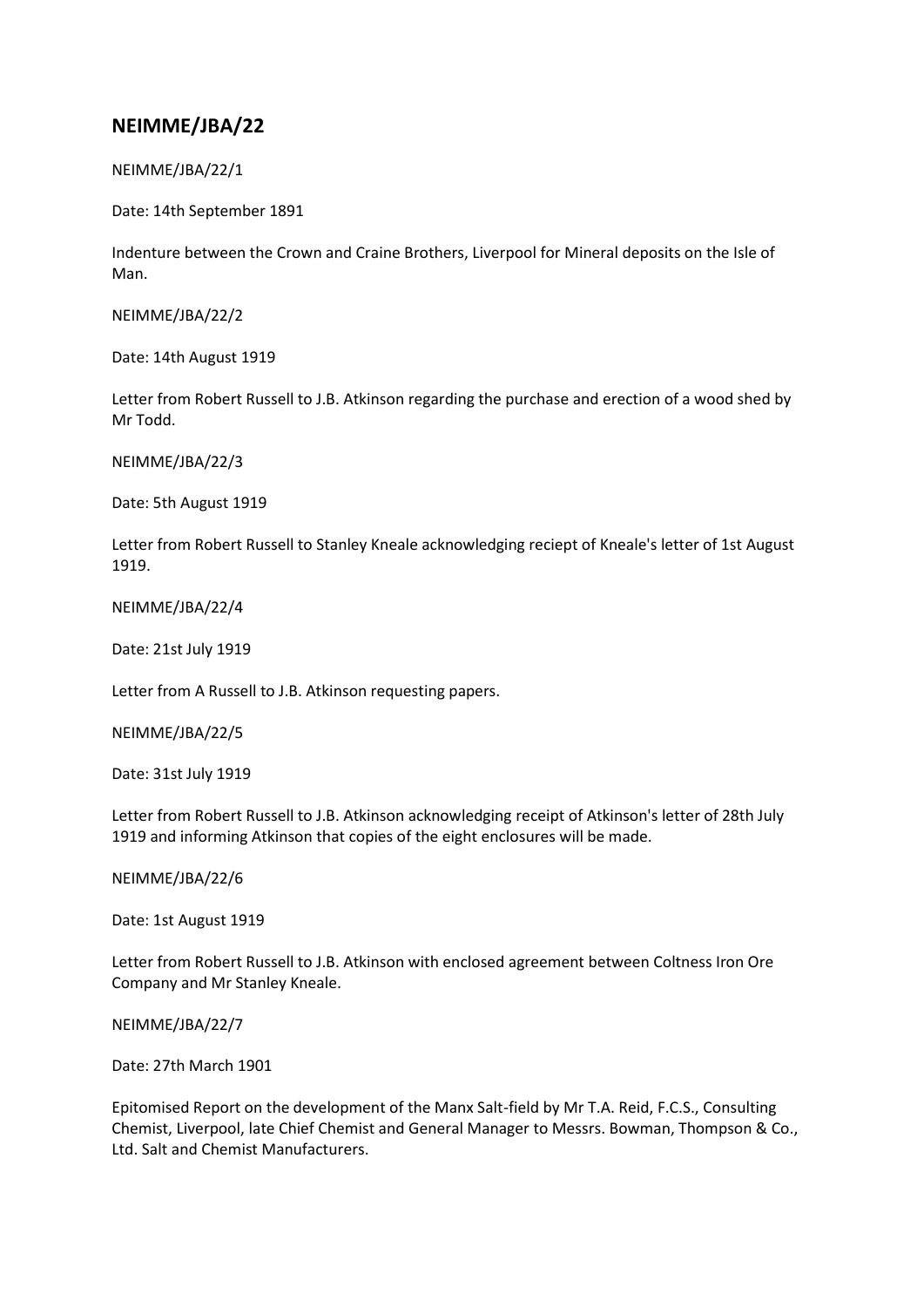NEIMME/JBA/22/8

Date: Unknown

Journal of No. 1 Bore Ballaleaney.

NEIMME/JBA/22/9

Date: Unknown

Plan of Leasehold and Proposed Pipe Line. The map and plan is of the area North East of Ramsey, Isle of Mann.

NEIMME/JBA/22/10

Date: 4th August 1919

Agreement between Stanley Kneale and Coltness Iron Company regarding the estate of Ballaleaney, Isle of Mann. The agreement has amendments in red ink.

NEIMME/JBA/22/11

Date: 18th July 1919

Letter to J.B. Atkinson from A. Russell. The letter regards the positioning and materials required for the 1st borehole on the Isle of Mann.

NEIMME/JBA/22/12

Date: 13th October 1894

Copy of a letter from J.D. Kendall regarding the relationship between Hematite and limestone.

NEIMME/JBA/22/13

Date: 12th July 1919

Telegram from Coltness Iron Ore Company to J.B. Atkinson acknowledging receipt of a copy of the trial lease.

NEIMME/JBA/22/14

Date: 15th September 1919

Agreement between Stanley Kneale and Coltness Iron Company regarding the estate of Ballaleaney, Isle of Mann.

NEIMME/JBA/22/15

Date: 12th July 1919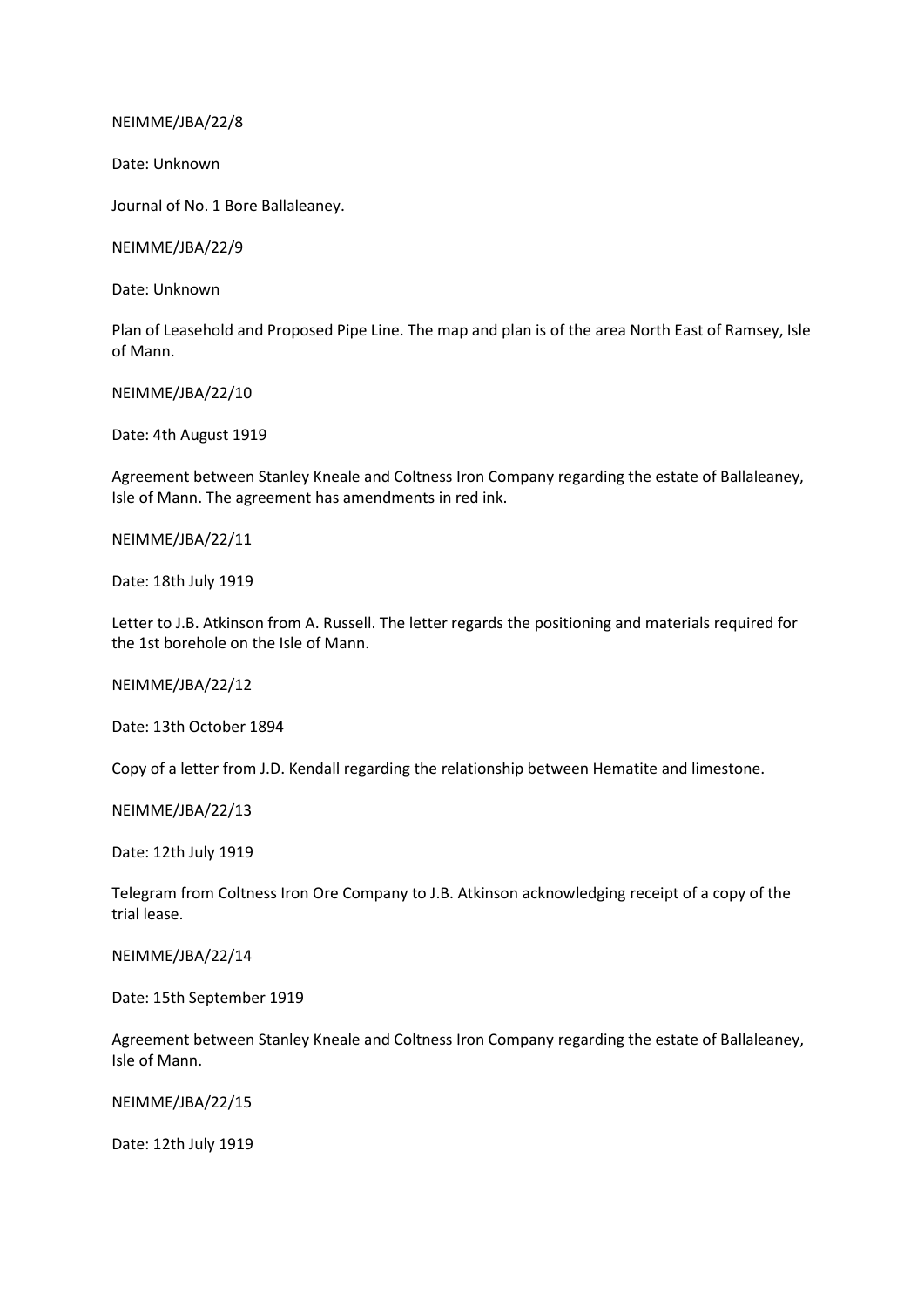Letter from A. Russell to J.B. Atkinson asking Atkinson whether he has visited the bore yet or met the borer. Russell requests that if Atkinson has no yet done so that he does immediately.

NEIMME/JBA/22/16

Date: 9th July 1919

Letter from Coltness Iron Ore Company to J.B. Atkinson stating that borers have arrived in Liverpool and should arrive on the Isle of Mann within a week.

NEIMME/JBA/22/17

Date: 12h July 1919

Letter from A. Russell to J.B. Atkinson confirming telegrams recieved.

NEIMME/JBA/22/18

Date: 8th August 1894

Report from Ballawhane Bore No. 2.

NEIMME/JBA/22/19

Date: 5th August 1919

Letter from Robert Russell to J.B. Atkinson confirming the return of various papers relating to the Isle of Mann operation to Atkinson.

NEIMME/JBA/22/20

Date: 24th March 1919

Journal of Bere on the lands of Knock.E Dooney about 7/8ths of a mile eastward of Ballawhane Rise

NEIMME/JBA/22/21

Date: 24th March 1919

Journal of No. 5 Borehole on the Ayre Lands in the north of the Isle of Mann about two miles to the westward of the Point of Ayre.

NEIMME/JBA/22/22

Date: 24th March 1919

Journal of Bore at Point of Ayre, Isle of Mann authorised by a Lease granted on behalf of the Crown to Messrs. Craine Brothers on 14th September 1891.

NEIMME/JBA/22/23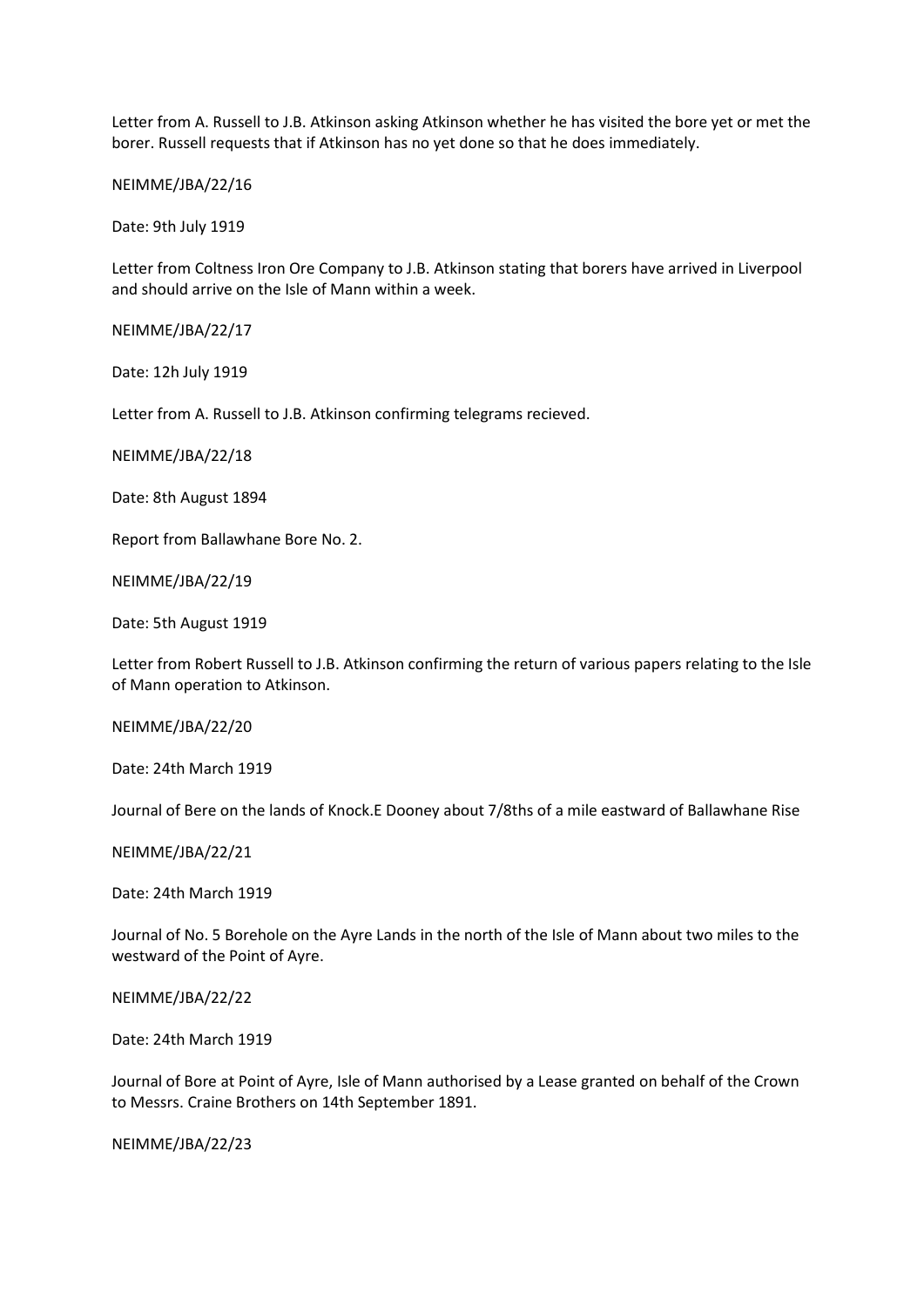Date: 24th March 1919

Journal of Borehole No. 6 on the Ayre Islands 785 feet from Main Light house Tower 370 feet from Trumpet House 275 feet from Brow above High water mark and 1005 feet from No. 1 Bore.

NEIMME/JBA/22/24

Date: 28th June 1919

Letter to J.B. Atkinson from A. Russell regarding the transport of boring materials from Dunfermline to Liverpool.

NEIMME/JBA/22/25

Date: 23rd June 1919

Letter from Todd of The Manx Salt and Alkali Co. Ltd. to T.B. Atkinson regarding travel and accomodation arrangement on the Isle of Mann, in particular Ramsey Hydro.

NEIMME/JBA/22/26

Date: 20th September 1919

Letter from Robert Russell to J.B. Atkinson regarding the analysis of a specimen of Iron Ore sent by Atkinson. It is of 49% Metallic Iron.

NEIMME/JBA/22/27

Date: Unknown

Journal of No.7 Borehole (No.3 at Point of Ayre) in the North of the Isle of Mann.

NEIMME/JBA/22/28

Date: 18th August 1919

Letter from G.W. Lamplugh of Geological Survey and Museum to J.B. Atkinson regarding testing in the North of Isle of Mann.

NEIMME/JBA/22/29

Date: 19th September 1919

Letter from Robert Russell to J.B. Atkinson regarding boreholes and specimens from the mining on the North of the Isle of Mann.

NEIMME/JBA/22/30

Date: 10th October 1919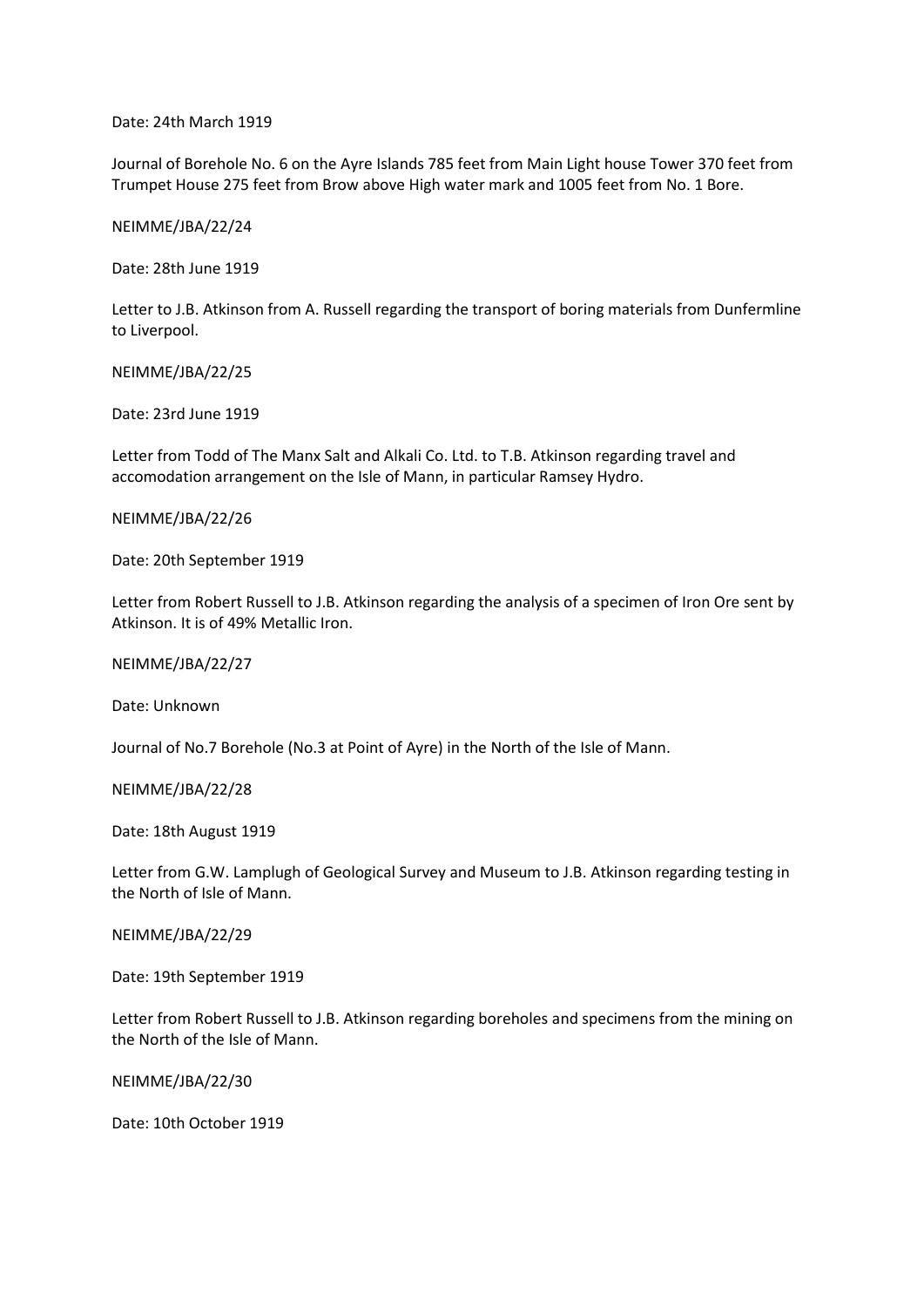Letter from G.W. Lamplugh to J.B. Atkinson regarding boring on the Isle of Mann and Mr Todd's involvement in it.

NEIMME/JBA/22/31

Date: 13th September 1919

Letter from G.W. Lamplugh to J.B. Atkinson. Lamplugh doubts the presence of carboniferous limestone in some areas of the Isle of Mann.

NEIMME/JBA/22/32

Date: 1919

Telegram from G.W. Lamplugh to J.B. Atkinson regarding Lamplugh's delaying in reaching the Isle of Mann.

NEIMME/JBA/22/33

Date: 27th October 1919

Letter from Coltness Iron Company Ltd. to J.B. Atkinson with an enclosed cheque for £52:13: 9 for payment of expenses to Atkinson.

NEIMME/JBA/22/34

Date: 27th October 1919

Letter from Robert Russell to J.B. Atkinson regarding the trouble connected with the borehole and workmen leaving.

NEIMME/JBA/22/35

Date: 22nd October 1919

Letter from Stanley Scott, University College of Wales, Aberystwyth regarding reports from Rock Well, Darlington.

NEIMME/JBA/22/36

Date:8th August 1919

Letter from Robert Russell to J.B. Atkinson acknowlegding reciept of Atkinson's letter of 6th August 1919.

NEIMME/JBA/22/37

Date: 1st August 1919

Letter from Stanley Kneale regarding the receipt and alteration of the agreement. Kneale commends the men in charge of boring and J.B. Atkinson.